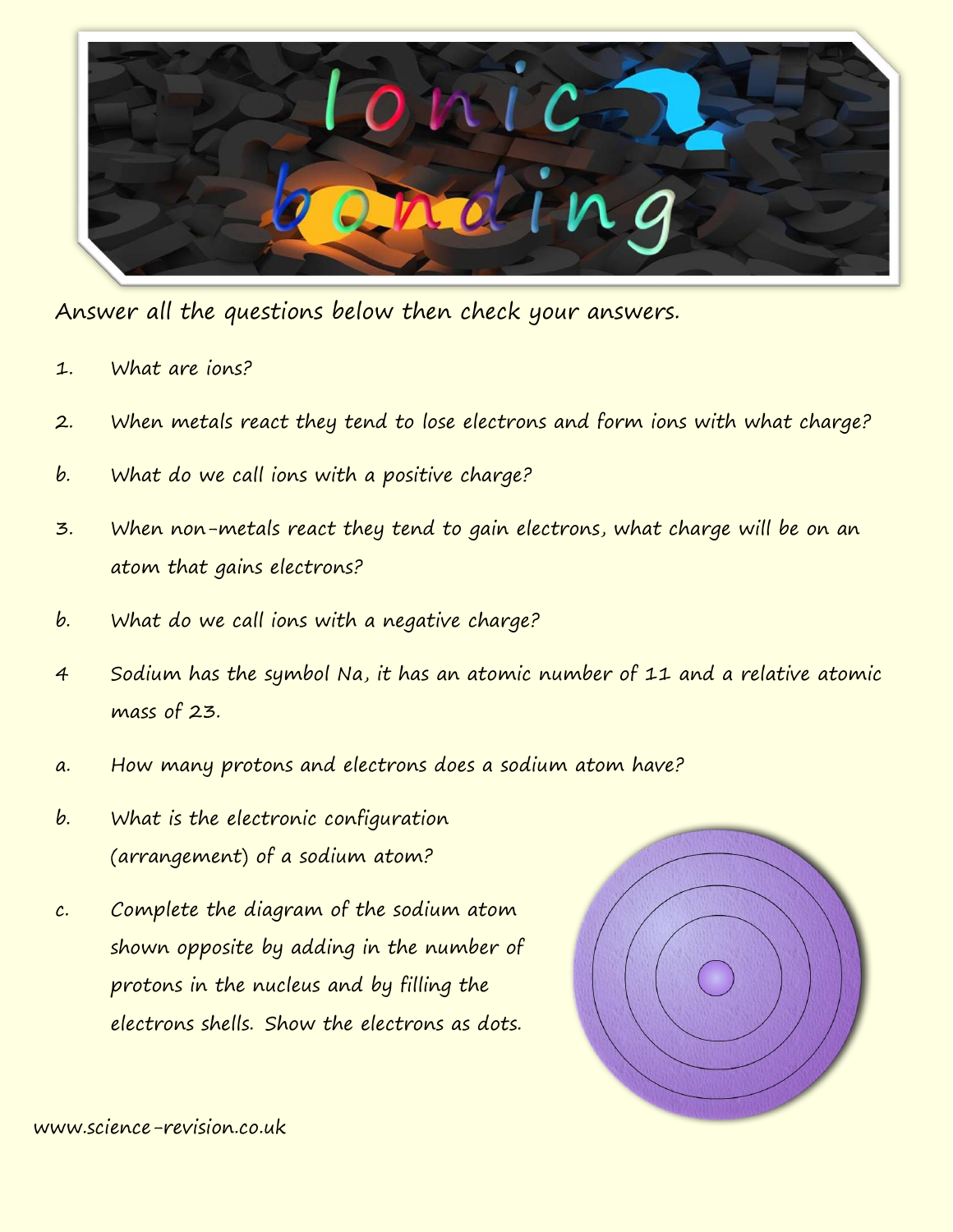- 5. A chlorine atom has the symbol Cl, its atomic number is 17 and it has a relative atomic mass of 35.
- a. How many protons and electrons does a chlorine atom have?
- b. What is the electronic arrangement of a chlorine atom?
- c. Complete the atomic structure diagram opposite of a chlorine atom by filling in the number of protons in the nucleus and the electron shells. Show the electrons as crosses.



- 6. In terms of electrons:
- a. How does a sodium atom end up with full last shells?
- b. How does a chlorine atom end up with full last shells?
- c. The diagram below shows the sodium and chlorine atoms, complete the diagram by adding an arrow to show how the electrons move when these two atoms react with each other.



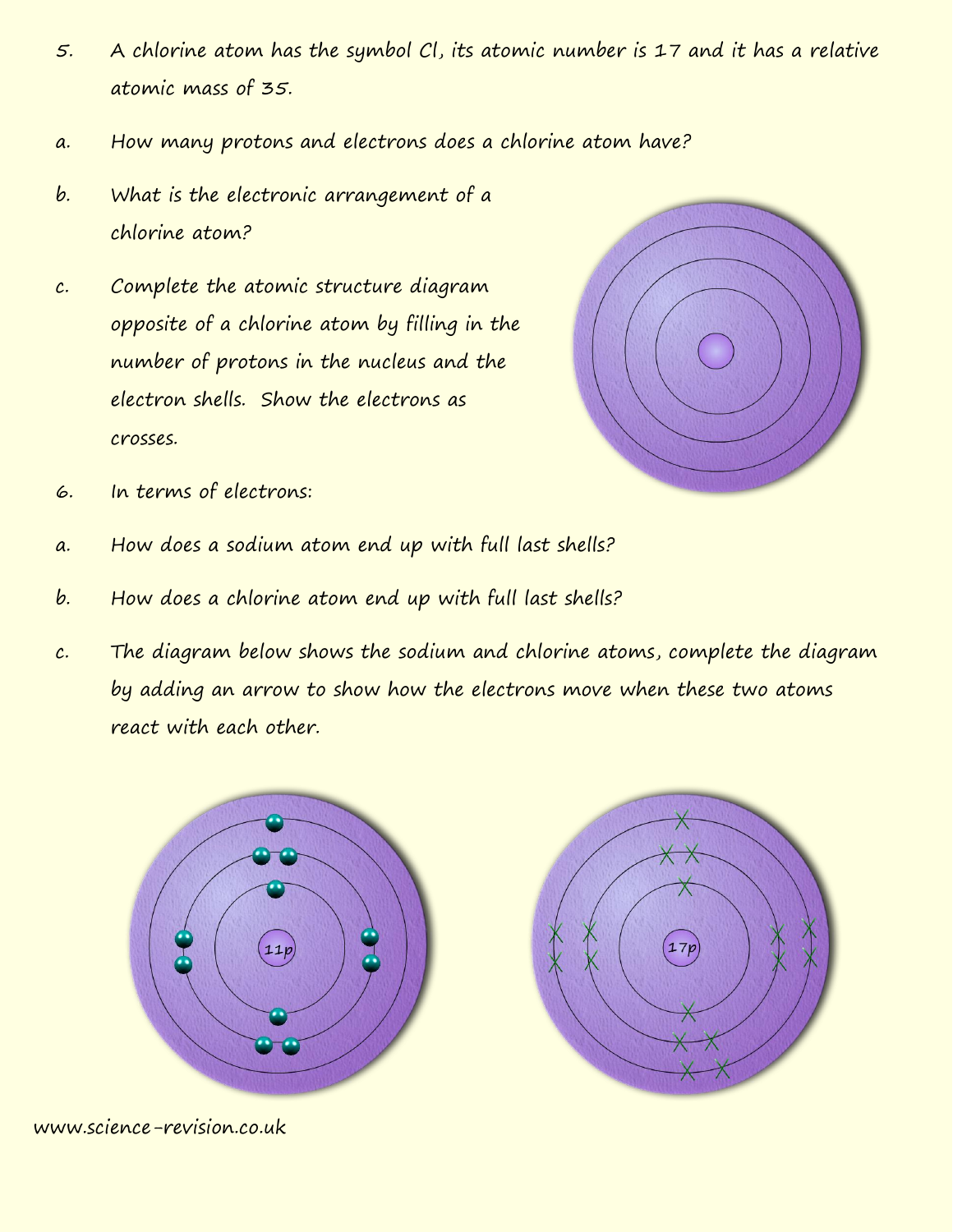- d. Explain why the sodium atom ends up forming a sodium ion with  $a + charge$ .
- e. Explain why the chlorine atom ends up forming a chloride ion with  $a$  charge?
- f. What is an ionic bond?
- g. What is the electronic arrangement of a:
- i. chloride ion? Which noble gas has the same electron arrangement as a chloride ion?
- ii sodium ion? Which noble gas has the same electron arrangement as a sodium ion?
- 7. Draw a dot and cross diagram to show the formation of (you only need to draw simplified diagrams showing electrons in the last shell only):
- i. magnesium oxide.
- ii. aluminium chloride.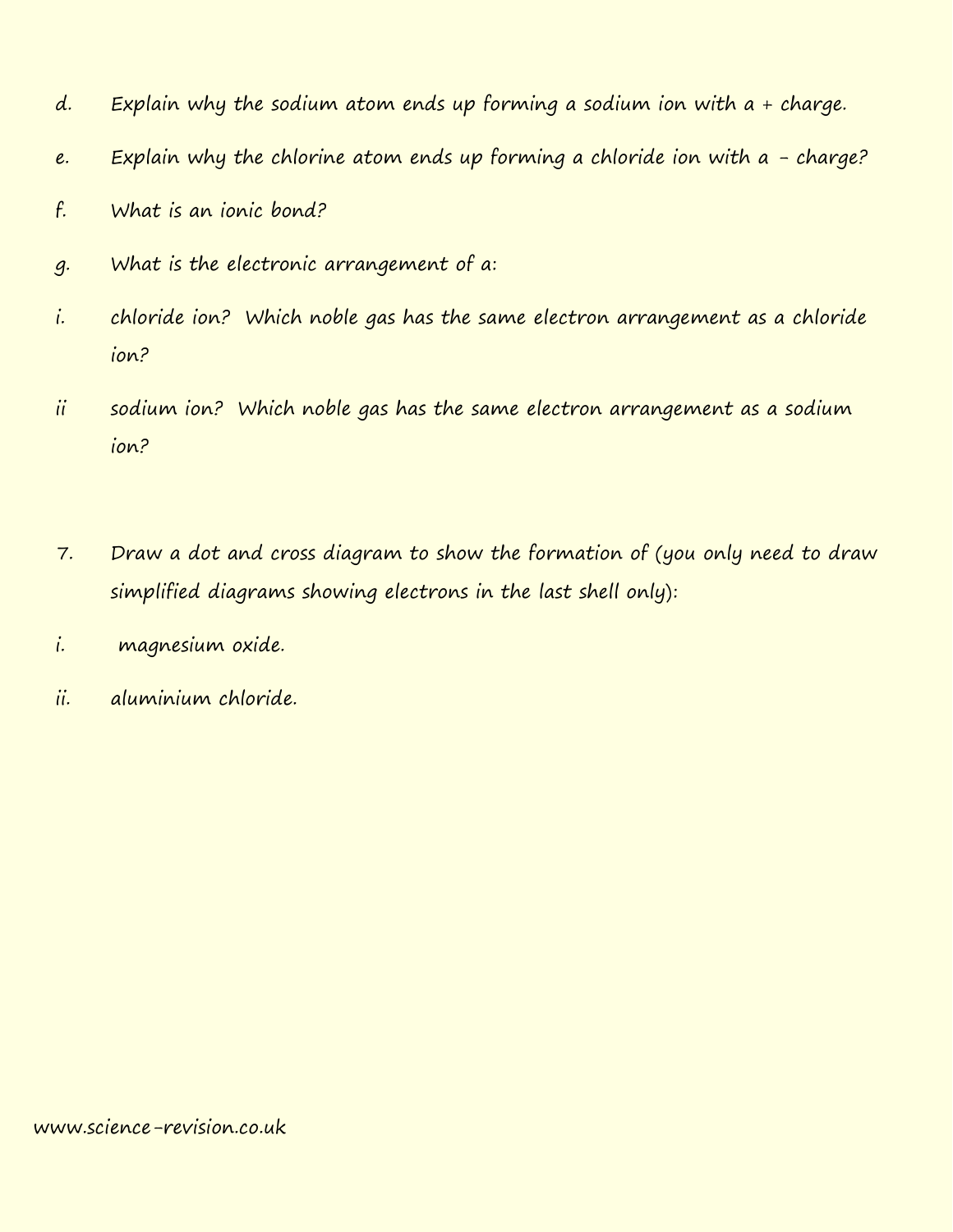## Ionic bonding

## Answers.

- 1. What are ions? Charged particles
- 2. When metals react they tend to lose electrons and form ions with what charge? Metals form positively charged ions. Loss of 1 electron  $=1+$  charge, loss of 2 electrons  $=2+$  charge, loss of  $\overline{3}$  electrons  $=3+$  charge.
- b. What do we call ions with a positive charge? cations
- 3. When non-metals react they tend to gain electrons, what charge will be on an atom that gains electrons? Negatively charged
- b. What do we call ions with a negative charge? anions
- 4 Sodium has the symbol Na, it has an atomic number of 11 and a relative atomic mass of 23.
- a. How many protons and electrons does a sodium atom have? 11 protons and 11 electrons.
- b. What is the electronic configuration (arrangement) of a sodium atom? 2,8,1
- c. Complete the diagram of the sodium atom shown opposite by adding in the number of protons in the nucleus and by filling the electrons shells. Show the electrons as dots.
- 5. A chlorine atom has the symbol Cl, its atomic number is 17 and it has a relative atomic mass of 35.

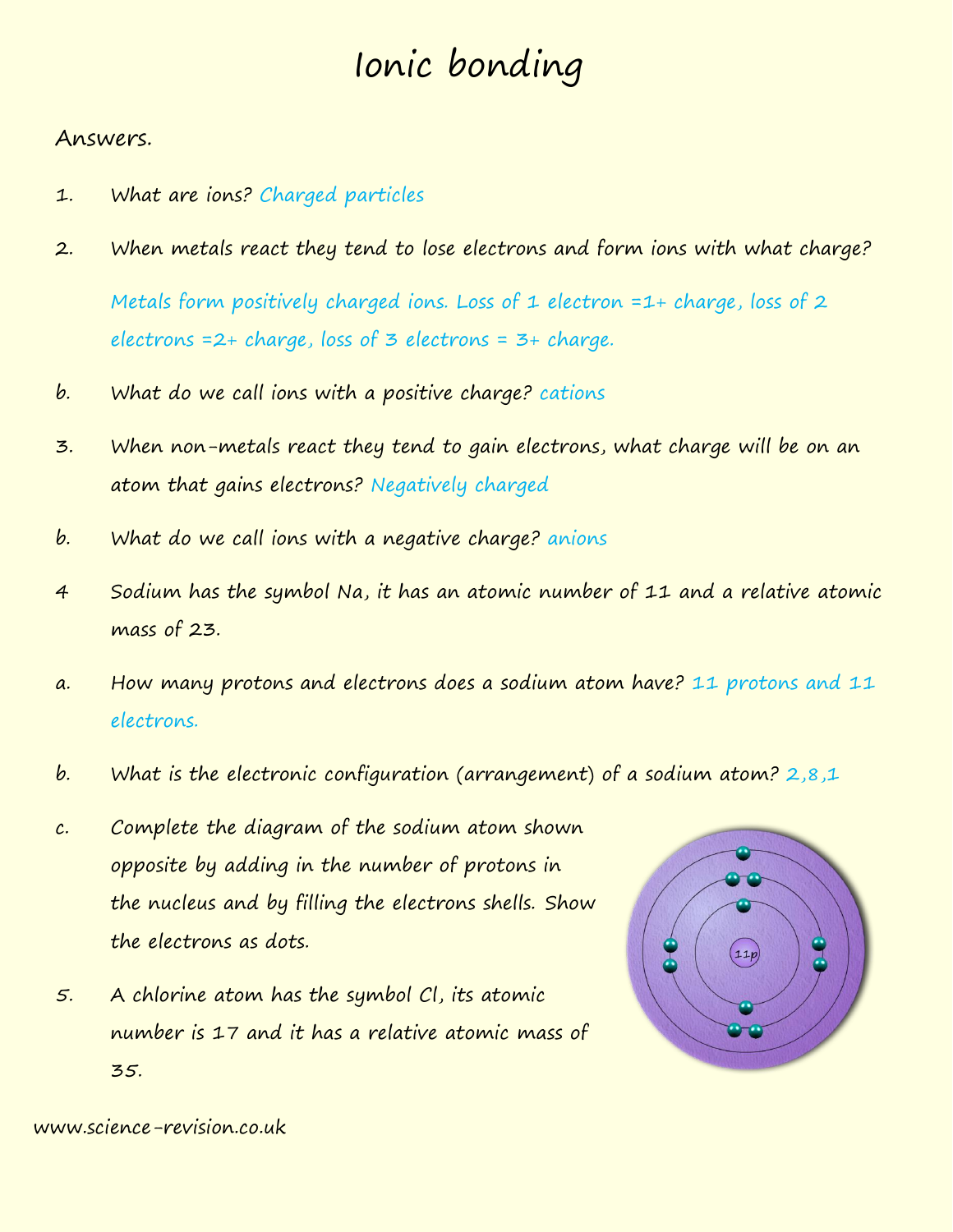- a. How many protons and electrons does a chlorine atom have? 17 protons and 17 electrons
- b. What is the electronic arrangement of a chlorine atom? 2,8,7
- c. Complete the atomic structure diagram opposite of a chlorine atom by filling in the number of protons in the nucleus and the electron shells. Show the electrons as crosses.



- 6. In terms of electrons:
- a. How does a sodium atom end up with full last shells? Loses 1 electron in last shell to chlorine
- b. How does a chlorine atom end up with full last shells? Gains 1 electron from sodium
- c. The diagram below shows the sodium and chlorine atoms, complete the diagram by adding an arrow to show how the electrons move when these two atoms react with each other.

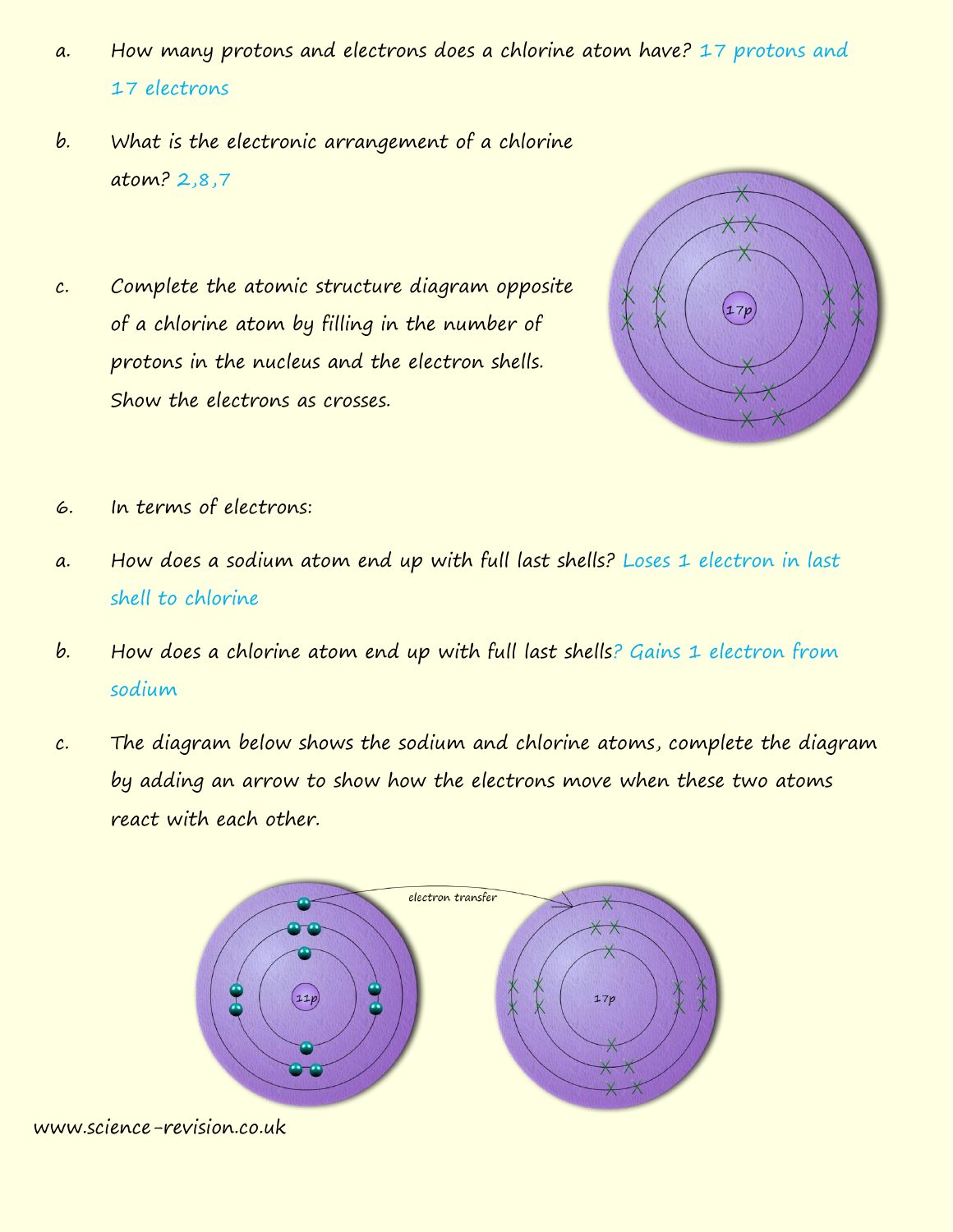- d. Explain why the sodium atom ends up forming a sodium ion with  $a + charge$ . Loses 1 electron so has 11 protons (11 positive charges) but only 10 electrons (10 negative charges), so has 1 more positive charge than negative charge
- e. Explain why the chlorine atom ends up forming a chloride ion with  $a$  charge? Has 18 electrons but only 17 protons
- f. What is an ionic bond? Force of attraction between a positive and negative ion, these are often called electrostatic forces.
- g. What is the electronic arrangement of a:
- i. chloride ion? Which noble gas has the same electron arrangement as a chloride ion? 2,8,8 same as argon
- ii sodium ion? Which noble gas has the same electron arrangement as a sodium ion? 2,8 same as neon
- 7. Draw a dot and cross diagram to show the formation of (you only need to draw simplified diagrams showing electrons in the last shell only):
- i. magnesium oxide.